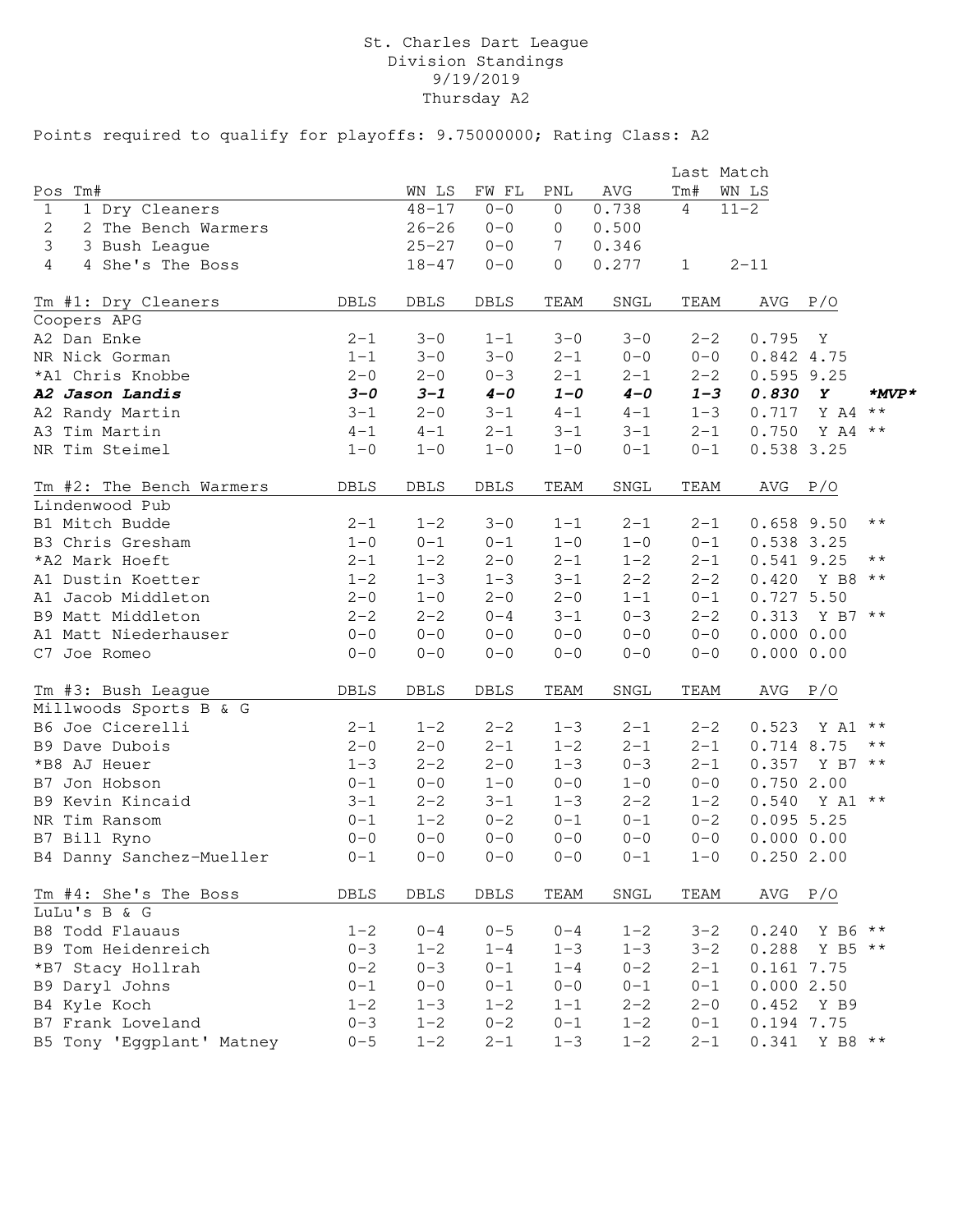# St. Charles Dart League Division Standings 9/12/2019 Thursday A2

|                                |             |             |             |                |         |                | Last Match   |              |                |
|--------------------------------|-------------|-------------|-------------|----------------|---------|----------------|--------------|--------------|----------------|
| Pos<br>Tm#                     |             | WN LS       | FW FL       | PNL            | AVG     | Tm#            | WN LS        |              |                |
| 1 Dry Cleaners<br>$\mathbf{1}$ |             | $37 - 15$   | $0 - 0$     | 0              | 0.712   | $\overline{4}$ | $10 - 3$     |              |                |
| 2 The Bench Warmers<br>2       |             | $26 - 26$   | $0 - 0$     | 0              | 0.500   | 3              | $10 - 3$     |              |                |
| 3<br>3 Bush League             |             | $25 - 27$   | $0 - 0$     | 7              | 0.346   | $\mathbf{2}$   | $3 - 10$     |              |                |
| 4<br>4 She's The Boss          |             | $16 - 36$   | $0 - 0$     | $\overline{0}$ | 0.308   | $\mathbf 1$    | $3 - 10$     |              |                |
| Tm #1: Dry Cleaners            | <b>DBLS</b> | DBLS        | DBLS        | TEAM           | SNGL    | TEAM           | AVG          | P/O          |                |
| Coopers APG                    |             |             |             |                |         |                |              |              |                |
| A2 Dan Enke                    | $2 - 1$     | $2 - 0$     | $1 - 1$     | $2 - 0$        | $2 - 0$ | $1 - 2$        | 0.733 7.50   |              |                |
| NR Nick Gorman                 | $0 - 1$     | $3 - 0$     | $2 - 0$     | $1 - 1$        | $0 - 0$ | $0 - 0$        | 0.786 3.50   |              |                |
| *A1 Chris Knobbe               | $2 - 0$     | $1 - 0$     | $0 - 3$     | $1 - 1$        | $1 - 1$ | $1 - 2$        | $0.464$ 7.00 |              |                |
| A2 Jason Landis                | $2 - 0$     | $3 - 0$     | $3 - 0$     | $1 - 0$        | $3 - 0$ | $0 - 3$        | 0.8298.75    |              | $*_{MVP}*$     |
| A2 Randy Martin                | $2 - 1$     | $2 - 0$     | $2 - 1$     | $3 - 1$        | $4 - 0$ | $1 - 3$        | 0.750        | Y            | $\star\,\star$ |
| A3 Tim Martin                  | $3 - 1$     | $4 - 0$     | $1 - 1$     | $3 - 1$        | $3 - 1$ | $1 - 1$        | 0.750        | $\mathbf{Y}$ | $\star\star$   |
| Tm #2: The Bench Warmers       | DBLS        | <b>DBLS</b> | DBLS        | TEAM           | SNGL    | TEAM           | AVG          | P/O          |                |
| Lindenwood Pub                 |             |             |             |                |         |                |              |              |                |
| B1 Mitch Budde                 | $2 - 1$     | $1 - 2$     | $3 - 0$     | $1 - 1$        | $2 - 1$ | $2 - 1$        | $0.658$ 9.50 |              | $\star\star$   |
| B3 Chris Gresham               | $1 - 0$     | $0 - 1$     | $0 - 1$     | $1 - 0$        | $1 - 0$ | $0 - 1$        | 0.538 3.25   |              |                |
| *A2 Mark Hoeft                 | $2 - 1$     | $1 - 2$     | $2 - 0$     | $2 - 1$        | $1 - 2$ | $2 - 1$        | 0.541 9.25   |              | $\star\star$   |
| A1 Dustin Koetter              | $1 - 2$     | $1 - 3$     | $1 - 3$     | $3 - 1$        | $2 - 2$ | $2 - 2$        | 0.420        | Y B8 **      |                |
| A1 Jacob Middleton             | $2 - 0$     | $1 - 0$     | $2 - 0$     | $2 - 0$        | $1 - 1$ | $0 - 1$        | 0.7275.50    |              |                |
| B9 Matt Middleton              | $2 - 2$     | $2 - 2$     | $0 - 4$     | $3 - 1$        | $0 - 3$ | $2 - 2$        | 0.313        | Y B7 **      |                |
| A1 Matt Niederhauser           | $0 - 0$     | $0 - 0$     | $0 - 0$     | $0 - 0$        | $0 - 0$ | $0 - 0$        | 0.00000.00   |              |                |
| C7 Joe Romeo                   | $0 - 0$     | $0 - 0$     | $0 - 0$     | $0 - 0$        | $0 - 0$ | $0 - 0$        | 0.00000.00   |              |                |
| Tm #3: Bush League             | <b>DBLS</b> | <b>DBLS</b> | <b>DBLS</b> | TEAM           | SNGL    | TEAM           | AVG          | P/O          |                |
| Millwoods Sports B & G         |             |             |             |                |         |                |              |              |                |
| B6 Joe Cicerelli               | $2 - 1$     | $1 - 2$     | $2 - 2$     | $1 - 3$        | $2 - 1$ | $2 - 2$        | 0.523        | Y A1         | $\star\star$   |
| B9 Dave Dubois                 | $2 - 0$     | $2 - 0$     | $2 - 1$     | $1 - 2$        | $2 - 1$ | $2 - 1$        | 0.714 8.75   |              | $\star\star$   |
| *B8 AJ Heuer                   | $1 - 3$     | $2 - 2$     | $2 - 0$     | $1 - 3$        | $0 - 3$ | $2 - 1$        | 0.357        | Y B7 **      |                |
| B7 Jon Hobson                  | $0 - 1$     | $0 - 0$     | $1 - 0$     | $0 - 0$        | $1 - 0$ | $0 - 0$        | 0.7502.00    |              |                |
| B9 Kevin Kincaid               | $3 - 1$     | $2 - 2$     | $3 - 1$     | $1 - 3$        | $2 - 2$ | $1 - 2$        | 0.540        | Y A1 **      |                |
| NR Tim Ransom                  | $0 - 1$     | $1 - 2$     | $0 - 2$     | $0 - 1$        | $0 - 1$ | $0 - 2$        | 0.0955.25    |              |                |
| B7 Bill Ryno                   | $0 - 0$     | $0 - 0$     | $0 - 0$     | $0 - 0$        | $0 - 0$ | $0 - 0$        | 0.00000.00   |              |                |
| B4 Danny Sanchez-Mueller       | $0 - 1$     | $0 - 0$     | $0 - 0$     | $0 - 0$        | $0 - 1$ | $1 - 0$        | 0.2502.00    |              |                |
| Tm #4: She's The Boss          | DBLS        | DBLS        | DBLS        | TEAM           | SNGL    | TEAM           | AVG          | P/O          |                |
| LuLu's B & G                   |             |             |             |                |         |                |              |              |                |
| B8 Todd Flauaus                | $1 - 1$     | $0 - 4$     | $0 - 4$     | $0 - 3$        | $1 - 2$ | $3 - 1$        | 0.279        | Υ            | $\star\,\star$ |
| B9 Tom Heidenreich             | $0 - 3$     | $0 - 2$     | $1 - 3$     | $1 - 2$        | $0 - 3$ | $3 - 1$        | 0.220        | Υ            | $\star\,\star$ |
| *B7 Stacy Hollrah              | $0 - 2$     | $0 - 2$     | $0 - 1$     | $1 - 3$        | $0 - 1$ | $2 - 0$        | 0.2275.50    |              |                |
| B9 Daryl Johns                 | $0 - 0$     | $0 - 0$     | $0 - 0$     | $0 - 0$        | $0 - 0$ | $0 - 0$        | 0.00000.00   |              |                |
| B4 Kyle Koch                   | $1 - 2$     | $1 - 3$     | $1 - 2$     | $1 - 1$        | $2 - 2$ | $2 - 0$        | 0.452        | $\mathbf{Y}$ | $\star\star$   |
| B7 Frank Loveland              | $0 - 2$     | $0 - 2$     | $0 - 1$     | $0 - 1$        | $1 - 1$ | $0 - 1$        | 0.1905.25    |              |                |
| B5 Tony 'Eggplant' Matney      | $0 - 4$     | $1 - 1$     | $2 - 1$     | $1 - 2$        | $1 - 2$ | $2 - 1$        | 0.385        | $\mathbf{Y}$ | $\star\star$   |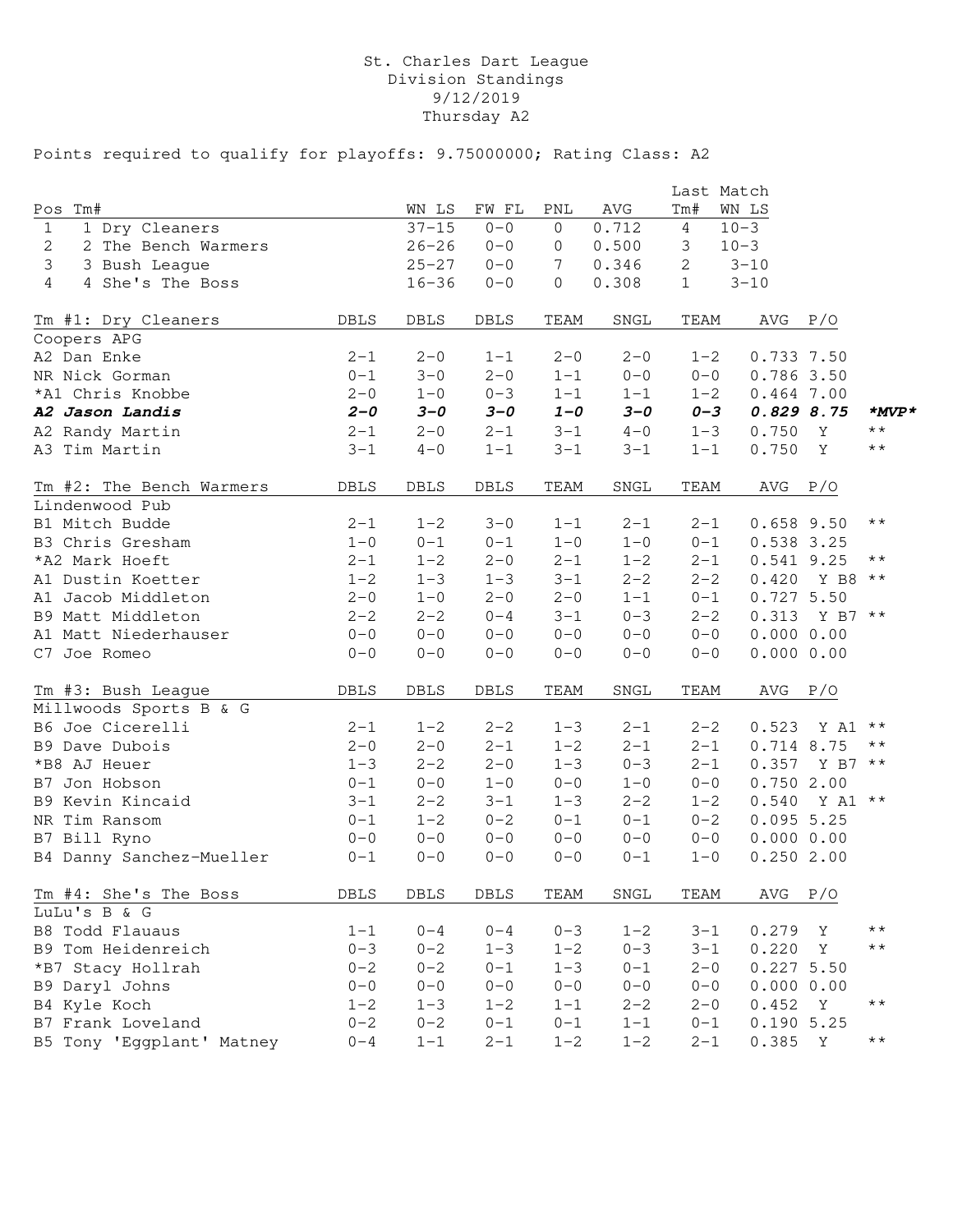# St. Charles Dart League Division Standings 9/5/2019 Thursday A2

|                                |             |             |             |                |         | Last Match     |              |                 |
|--------------------------------|-------------|-------------|-------------|----------------|---------|----------------|--------------|-----------------|
| Pos<br>Tm#                     |             | WN LS       | FW FL       | PNL            | AVG     | Tm#            | WN LS        |                 |
| 1 Dry Cleaners<br>$\mathbf{1}$ |             | $27 - 12$   | $0 - 0$     | 0              | 0.692   | $\mathbf{2}$   | $8 - 5$      |                 |
| 2 The Bench Warmers<br>2       |             | $16 - 23$   | $0 - 0$     | 0              | 0.410   | $\mathbf{1}$   | $5 - 8$      |                 |
| 3<br>3 Bush League             |             | $22 - 17$   | $0 - 0$     | 7              | 0.385   | $\overline{4}$ | $11 - 2$     |                 |
| 4<br>4 She's The Boss          |             | $13 - 26$   | $0 - 0$     | $\overline{0}$ | 0.333   | 3              | $2 - 11$     |                 |
| Tm #1: Dry Cleaners            | <b>DBLS</b> | DBLS        | DBLS        | TEAM           | SNGL    | TEAM           | AVG<br>P/O   |                 |
| Coopers APG                    |             |             |             |                |         |                |              |                 |
| A2 Dan Enke                    | $2 - 1$     | $2 - 0$     | $1 - 1$     | $2 - 0$        | $2 - 0$ | $1 - 2$        | 0.7337.50    | $*_{MVP}*$      |
| NR Nick Gorman                 | $0 - 1$     | $3 - 0$     | $2 - 0$     | $1 - 1$        | $0 - 0$ | $0 - 0$        | 0.7863.50    |                 |
| *A1 Chris Knobbe               | $2 - 0$     | $1 - 0$     | $0 - 3$     | $1 - 1$        | $1 - 1$ | $1 - 2$        | $0.464$ 7.00 | $\star\,\star$  |
| A2 Jason Landis                | $1 - 0$     | $2 - 0$     | $2 - 0$     | $0 - 0$        | $2 - 0$ | $0 - 2$        | $0.818$ 5.50 |                 |
| A2 Randy Martin                | $1 - 1$     | $1 - 0$     | $1 - 1$     | $2 - 1$        | $3 - 0$ | $1 - 2$        | 0.710 7.75   | $\star\,\star$  |
| A3 Tim Martin                  | $2 - 1$     | $3 - 0$     | $0 - 1$     | $2 - 1$        | $2 - 1$ | $1 - 0$        | 0.710 7.75   | $\star\star$    |
| Tm #2: The Bench Warmers       | <b>DBLS</b> | <b>DBLS</b> | DBLS        | TEAM           | SNGL    | TEAM           | AVG<br>P/O   |                 |
| Lindenwood Pub                 |             |             |             |                |         |                |              |                 |
| B1 Mitch Budde                 | $1 - 1$     | $0 - 2$     | $2 - 0$     | $0 - 1$        | $1 - 1$ | $1 - 1$        | 0.4806.25    |                 |
| B3 Chris Gresham               | $1 - 0$     | $0 - 1$     | $0 - 1$     | $1 - 0$        | $1 - 0$ | $0 - 1$        | 0.538 3.25   |                 |
| *A2 Mark Hoeft                 | $1 - 1$     | $0 - 2$     | $1 - 0$     | $1 - 1$        | $0 - 2$ | $1 - 1$        | 0.2926.00    |                 |
| A1 Dustin Koetter              | $1 - 1$     | $0 - 3$     | $1 - 2$     | $2 - 1$        | $1 - 2$ | $1 - 2$        | 0.324 9.25   | $\star\,\star$  |
| A1 Jacob Middleton             | $2 - 0$     | $1 - 0$     | $2 - 0$     | $2 - 0$        | $1 - 1$ | $0 - 1$        | 0.7275.50    |                 |
| B9 Matt Middleton              | $2 - 1$     | $1 - 2$     | $0 - 3$     | $2 - 1$        | $0 - 2$ | $1 - 2$        | 0.286 8.75   | $\star\,\star$  |
| A1 Matt Niederhauser           | $0 - 0$     | $0 - 0$     | $0 - 0$     | $0 - 0$        | $0 - 0$ | $0 - 0$        | 0.00000.00   |                 |
| C7 Joe Romeo                   | $0 - 0$     | $0 - 0$     | $0 - 0$     | $0 - 0$        | $0 - 0$ | $0 - 0$        | 0.00000.00   |                 |
| Tm #3: Bush League             | <b>DBLS</b> | <b>DBLS</b> | <b>DBLS</b> | TEAM           | SNGL    | TEAM           | AVG<br>P/O   |                 |
| Millwoods Sports B & G         |             |             |             |                |         |                |              |                 |
| B6 Joe Cicerelli               | $1 - 1$     | $1 - 1$     | $2 - 1$     | $1 - 2$        | $1 - 1$ | $2 - 1$        | 0.548 7.75   | $\star\,\star$  |
| B9 Dave Dubois                 | $2 - 0$     | $2 - 0$     | $2 - 1$     | $1 - 2$        | $2 - 1$ | $2 - 1$        | 0.714 8.75   | $\star\,\star$  |
| *B8 AJ Heuer                   | $1 - 2$     | $2 - 1$     | $1 - 0$     | $1 - 2$        | $0 - 2$ | $2 - 0$        | 0.448 7.25   | $\star\,\star$  |
| B7 Jon Hobson                  | $0 - 1$     | $0 - 0$     | $1 - 0$     | $0 - 0$        | $1 - 0$ | $0 - 0$        | 0.7502.00    |                 |
| B9 Kevin Kincaid               | $2 - 1$     | $2 - 1$     | $2 - 1$     | $1 - 2$        | $2 - 1$ | $1 - 1$        | $0.622$ 9.25 | $\star\star$    |
| NR Tim Ransom                  | $0 - 0$     | $1 - 1$     | $0 - 1$     | $0 - 0$        | $0 - 0$ | $0 - 1$        | 0.2502.00    |                 |
| B7 Bill Ryno                   | $0 - 0$     | $0 - 0$     | $0 - 0$     | $0 - 0$        | $0 - 0$ | $0 - 0$        | 0.00000.00   |                 |
| B4 Danny Sanchez-Mueller       | $0 - 1$     | $0 - 0$     | $0 - 0$     | $0 - 0$        | $0 - 1$ | $1 - 0$        | 0.2502.00    |                 |
| Tm #4: She's The Boss          | DBLS        | DBLS        | DBLS        | TEAM           | SNGL    | TEAM           | $AVG$ $P/O$  |                 |
| LuLu's B & G                   |             |             |             |                |         |                |              |                 |
| B8 Todd Flauaus                | $1 - 1$     | $0 - 3$     | $0 - 3$     | $0 - 2$        | $0 - 2$ | $2 - 1$        | 0.188 8.00   | $\star\star$    |
| B9 Tom Heidenreich             | $0 - 2$     | $0 - 2$     | $1 - 2$     | $1 - 1$        | $0 - 3$ | $2 - 1$        | $0.206$ 8.50 | $\star\,\star$  |
| *B7 Stacy Hollrah              | $0 - 2$     | $0 - 1$     | $0 - 1$     | $1 - 2$        | $0 - 1$ | $1 - 0$        | 0.1764.25    |                 |
| B9 Daryl Johns                 | $0 - 0$     | $0 - 0$     | $0 - 0$     | $0 - 0$        | $0 - 0$ | $0 - 0$        | 0.00000.00   |                 |
| B4 Kyle Koch                   | $1 - 1$     | $1 - 2$     | $1 - 1$     | $1 - 1$        | $2 - 1$ | $2 - 0$        | 0.594 8.00   | $\star\star$    |
| B7 Frank Loveland              | $0 - 1$     | $0 - 1$     | $0 - 1$     | $0 - 0$        | $1 - 0$ | $0 - 1$        | 0.3333.00    |                 |
| B5 Tony 'Eggplant' Matney      | $0 - 3$     | $1 - 1$     | $2 - 0$     | $1 - 2$        | $1 - 1$ | $1 - 1$        | 0.448 7.25   | $\star$ $\star$ |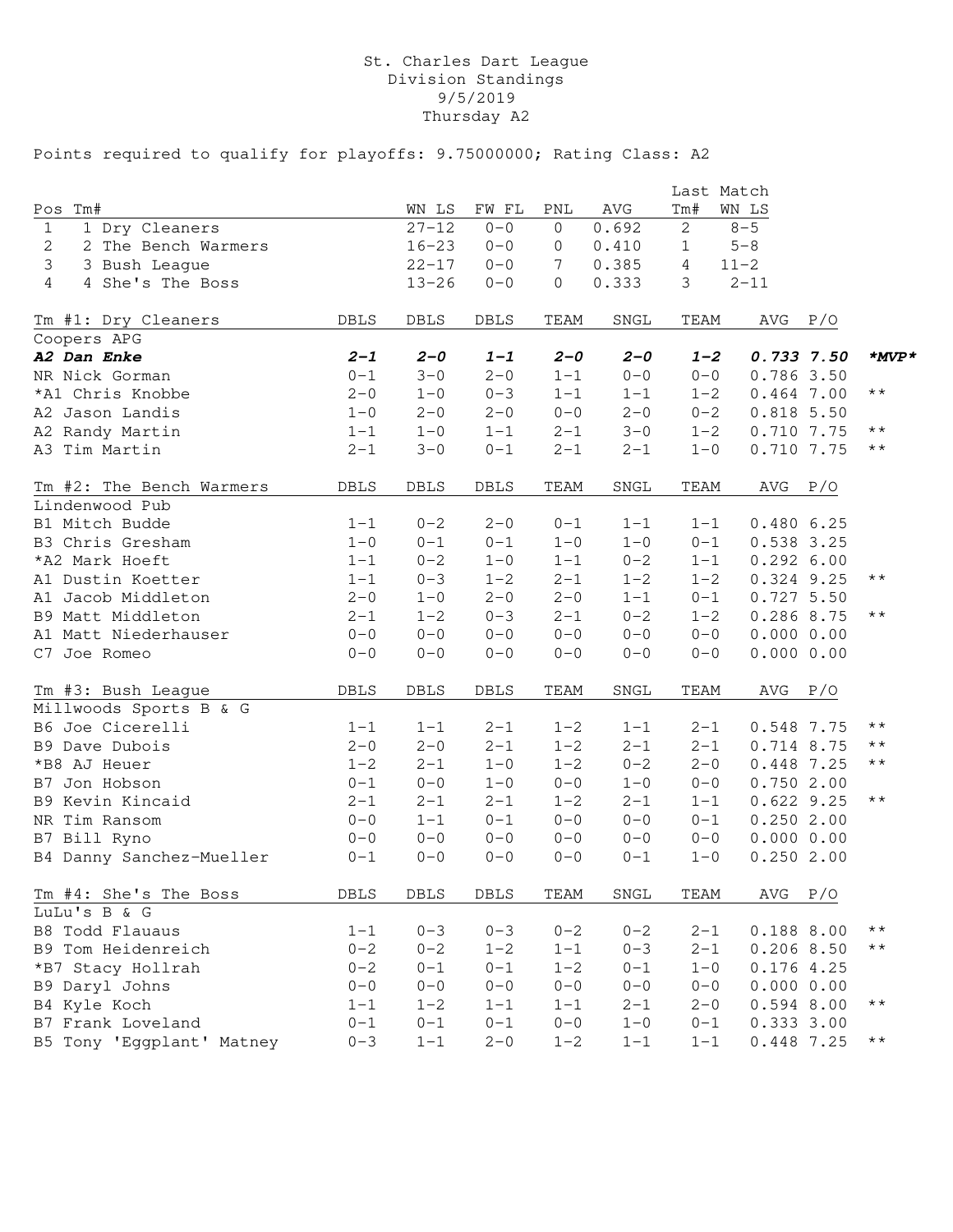# St. Charles Dart League Division Standings 8/29/2019 Thursday A2

|                                              |             |             |             |                |              | Last Match     |              |     |                 |
|----------------------------------------------|-------------|-------------|-------------|----------------|--------------|----------------|--------------|-----|-----------------|
| Pos<br>Tm#                                   |             | WN LS       | FW FL       | PNL            | AVG          | Tm#            | WN LS        |     |                 |
| $\mathbf{1}$<br>1 Dry Cleaners               |             | $10 - 3$    | $0 - 0$     | $\overline{0}$ | 0.769        | 3              | $0 - 0$      |     |                 |
| 2<br>3 Bush League                           |             | $7 - 6$     | $0 - 0$     | 0              | 0.538        | $\mathbf{1}$   | $0 - 0$      |     |                 |
| $\mathcal{S}$<br>2 The Bench Warmers         |             | $11 - 15$   | $0 - 0$     | 0              | 0.423        | $\overline{4}$ | $8 - 5$      |     |                 |
| 4 She's The Boss<br>$\overline{\phantom{0}}$ |             | $11 - 15$   | $0 - 0$     | 0              | 0.423        | 2              | $5 - 8$      |     |                 |
| Tm #1: Dry Cleaners                          | DBLS        | DBLS        | DBLS        | TEAM           | SNGL         | TEAM           | AVG          | P/O |                 |
| Coopers APG                                  |             |             |             |                |              |                |              |     |                 |
| A2 Dan Enke                                  | $1 - 0$     | $1 - 0$     | $0 - 0$     | $1 - 0$        | $1 - 0$      | $0 - 1$        | 0.818 2.75   |     | $\star\star$    |
| NR Nick Gorman                               | $0 - 0$     | $1 - 0$     | $1 - 0$     | $0 - 0$        | $0 - 0$      | $0 - 0$        | 1.000 1.00   |     |                 |
| *A1 Chris Knobbe                             | $1 - 0$     | $0 - 0$     | $0 - 1$     | $1 - 0$        | $0 - 0$      | $0 - 1$        | $0.429$ 1.75 |     |                 |
| A2 Jason Landis                              | $1 - 0$     | $1 - 0$     | $1 - 0$     | $0 - 0$        | $1 - 0$      | $0 - 1$        | 0.8333.00    |     | $\star$ $\star$ |
| A2 Randy Martin                              | $0 - 0$     | $0 - 0$     | $0 - 1$     | $1 - 0$        | $1 - 0$      | $0 - 1$        | 0.5562.25    |     | $\star$ $\star$ |
| A3 Tim Martin                                | $1 - 0$     | $1 - 0$     | $O-O$       | $1 - 0$        | $1 - 0$      | $O-O$          | 1.000 2.25   |     | $*_{MVP}*$      |
| Tm #2: The Bench Warmers                     | <b>DBLS</b> | DBLS        | DBLS        | TEAM           | ${\tt SNGL}$ | TEAM           | AVG          | P/O |                 |
| Lindenwood Pub                               |             |             |             |                |              |                |              |     |                 |
| B1 Mitch Budde                               | $0 - 1$     | $0 - 1$     | $1 - 0$     | $0 - 1$        | $0 - 1$      | $1 - 0$        | 0.308 3.25   |     |                 |
| B3 Chris Gresham                             | $1 - 0$     | $0 - 1$     | $0 - 1$     | $1 - 0$        | $1 - 0$      | $0 - 1$        | 0.538 3.25   |     |                 |
| *A2 Mark Hoeft                               | $0 - 1$     | $0 - 1$     | $1 - 0$     | $0 - 1$        | $0 - 1$      | $1 - 0$        | 0.308 3.25   |     |                 |
| A1 Dustin Koetter                            | $1 - 1$     | $0 - 2$     | $1 - 1$     | $1 - 1$        | $1 - 1$      | $1 - 1$        | 0.4236.50    |     | $\star\star$    |
| A1 Jacob Middleton                           | $1 - 0$     | $1 - 0$     | $1 - 0$     | $1 - 0$        | $1 - 0$      | $0 - 1$        | 0.846 3.25   |     |                 |
| B9 Matt Middleton                            | $1 - 1$     | $1 - 1$     | $0 - 2$     | $1 - 1$        | $0 - 2$      | $1 - 1$        | 0.2696.50    |     | $\star\star$    |
| A1 Matt Niederhauser                         | $0 - 0$     | $0 - 0$     | $0 - 0$     | $0 - 0$        | $0 - 0$      | $0 - 0$        | 0.00000.00   |     |                 |
| C7 Joe Romeo                                 | $0 - 0$     | $0 - 0$     | $0 - 0$     | $0 - 0$        | $0 - 0$      | $0 - 0$        | 0.00000.00   |     |                 |
| Tm #3: Bush League                           | <b>DBLS</b> | <b>DBLS</b> | <b>DBLS</b> | TEAM           | SNGL         | TEAM           | AVG          | P/O |                 |
| Millwoods Sports B & G                       |             |             |             |                |              |                |              |     |                 |
| B6 Joe Cicerelli                             | $0 - 1$     | $0 - 0$     | $0 - 1$     | $0 - 1$        | $1 - 0$      | $0 - 1$        | 0.364 2.75   |     | $\star\,\star$  |
| B9 Dave Dubois                               | $1 - 0$     | $1 - 0$     | $1 - 0$     | $0 - 1$        | $1 - 0$      | $0 - 1$        | 0.769 3.25   |     | $\star\,\star$  |
| *B8 AJ Heuer                                 | $0 - 1$     | $1 - 0$     | $0 - 0$     | $0 - 1$        | $0 - 1$      | $0 - 0$        | 0.2222.2.25  |     | $\star\,\star$  |
| B7 Jon Hobson                                | $0 - 0$     | $0 - 0$     | $0 - 0$     | $0 - 0$        | $0 - 0$      | $0 - 0$        | 0.00000.00   |     |                 |
| B9 Kevin Kincaid                             | $1 - 0$     | $1 - 0$     | $1 - 0$     | $0 - 1$        | $1 - 0$      | $0 - 1$        | 0.769 3.25   |     | $\star\,\star$  |
| NR Tim Ransom                                | $0 - 0$     | $1 - 0$     | $0 - 1$     | $0 - 0$        | $0 - 0$      | $0 - 1$        | 0.3331.50    |     |                 |
| B7 Bill Ryno                                 | $0 - 0$     | $0 - 0$     | $0 - 0$     | $0 - 0$        | $0 - 0$      | $0 - 0$        | 0.00000.00   |     |                 |
| B4 Danny Sanchez-Mueller                     | $0 - 0$     | $0 - 0$     | $0 - 0$     | $0 - 0$        | $0 - 0$      | $0 - 0$        | 0.00000.00   |     |                 |
| Tm #4: She's The Boss                        | DBLS        | DBLS        | DBLS        | TEAM           | SNGL         | TEAM           | $AVG$ $P/O$  |     |                 |
| LuLu's B & G                                 |             |             |             |                |              |                |              |     |                 |
| B8 Todd Flauaus                              | $1 - 1$     | $0 - 2$     | $0 - 2$     | $0 - 1$        | $0 - 2$      | $2 - 0$        | 0.2406.25    |     | $\star\star$    |
| B9 Tom Heidenreich                           | $0 - 1$     | $0 - 2$     | $1 - 1$     | $1 - 1$        | $0 - 2$      | $2 - 0$        | 0.2926.00    |     | $\star\star$    |
| *B7 Stacy Hollrah                            | $0 - 1$     | $0 - 1$     | $0 - 1$     | $1 - 1$        | $0 - 1$      | $1 - 0$        | $0.214$ 3.50 |     |                 |
| B9 Daryl Johns                               | $0 - 0$     | $0 - 0$     | $0 - 0$     | $0 - 0$        | $0 - 0$      | $0 - 0$        | 0.00000.00   |     |                 |
| B4 Kyle Koch                                 | $1 - 1$     | $1 - 1$     | $1 - 0$     | $1 - 0$        | $2 - 0$      | $2 - 0$        | 0.826 5.75   |     | $\star\star$    |
| B7 Frank Loveland                            | $0 - 0$     | $0 - 0$     | $0 - 0$     | $0 - 0$        | $0 - 0$      | $0 - 0$        | 0.00000.00   |     |                 |
| B5 Tony 'Eggplant' Matney                    | $0 - 2$     | $1 - 0$     | $2 - 0$     | $1 - 1$        | $0 - 1$      | $1 - 0$        | 0.5004.50    |     | $\star\star$    |